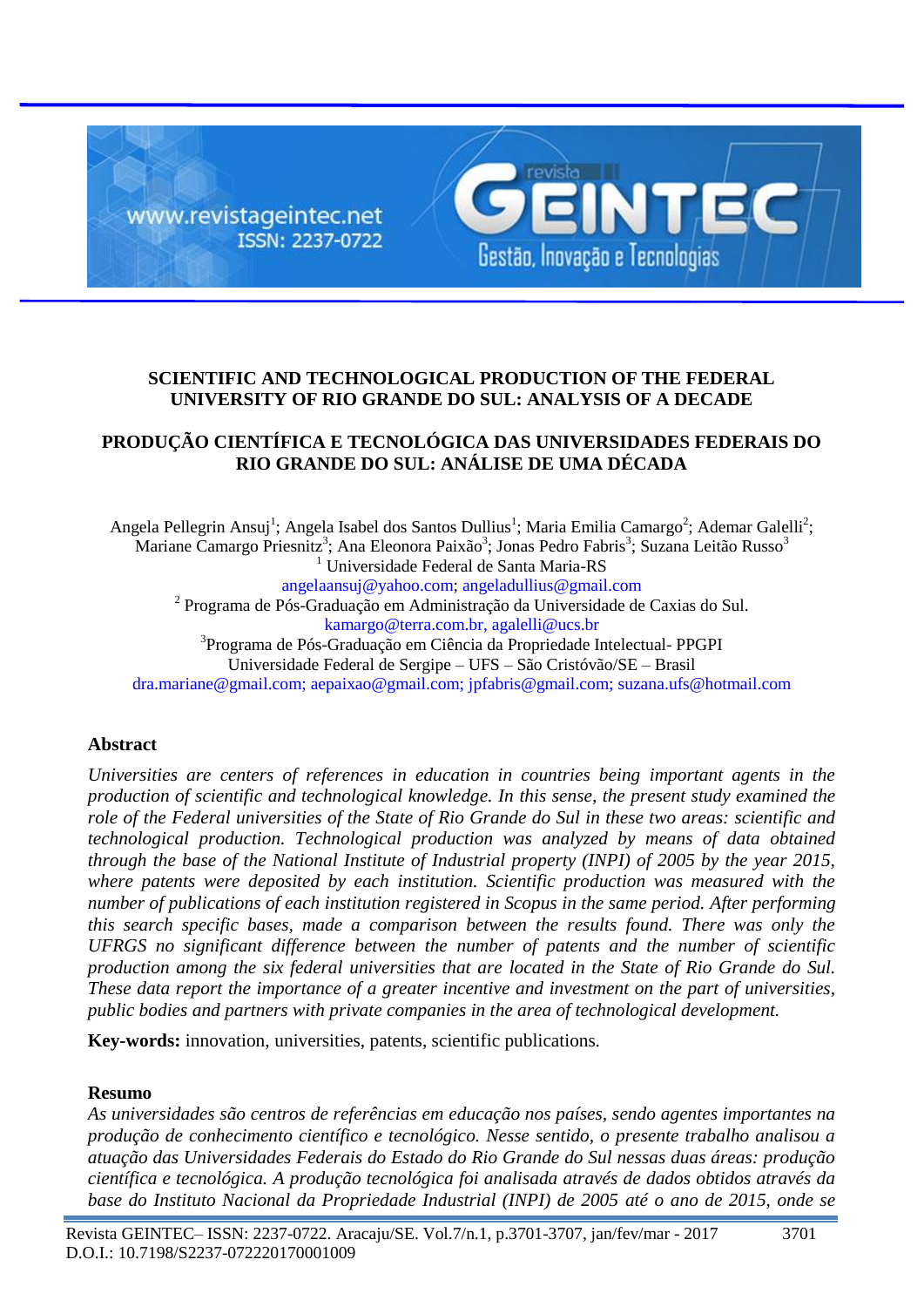*observaram as patentes depositadas por cada Instituição. A produção científica foi mensurada com o número de publicações de cada Instituição registrada na Scopus no mesmo período. Após a realização dessa busca nas bases específicas, fez-se uma comparação entre os resultados encontrados. Observou-se somente a UFRGS não obteve diferença significativa entre o número de depósitos de patentes e o número de depósitos de produção científica entre as seis Universidades Federais que se localizam no Estado do Rio Grande do Sul. Esses dados relatam a importância de um maior incentivo e investimento por parte das Universidades, órgãos públicos e de criação de parceiras com as Empresas privadas na área de desenvolvimento científico e tecnológico.*  **Palavras-chave**: inovação, universidades, patentes, publicações científicas.

### **1. Introduction**

The development of a country is closely related to its potential for technological development. Universities, in turn, are responsible for the training of specialized people and for generating scientific and technological knowledge (LASTRES, LBAGLI, 1999; CHIARINI, VIEIRA, 2012). So, nowadays universities have come to be seen as important agents in the development of a country's innovation (CHAVES, 2009).

In this sense, the National Policy of Brazilian Innovation seeking a greater incentive for economic and social development, approved the Law of Innovation - Law number 10.973, 2004. A Law that modifies aims to modify the vision of the researches and knowledge generated by the Universities emphasizing its economic importance (MUELLER, PERUCCHI, 2014). Thus, the Innovation Law "establishes measures to encourage innovation and scientific and technological research in the productive environment, aiming at training and attaining the technological autonomy and industrial development of the Country" (BRASIL, 2004).

This new paradigm in the Brazilian Innovation Systems, leads the need for a modification in the vision of the Universities, and of the active researchers. Since even today the Universities have a greater incentive in the scientific production, often leaving to be generated and disseminated the technological knowledge. According to Berti et al. (2010), The Brazilian scientific production has increased significantly in the last years, and 90% of the scientific articles came from Federal Institutions. In addition, he reported the importance of disseminating the results of research conducted in educational institutions, since from the publications new knowledge can be generated.

Felipe (2007) emphasized that the increase in scientific production is due to the existence of incentives in this area, as can be seen through training of qualified personnel, both nationally and internationally. And that the Brazilian graduate programs responsible for the training of about 10 thousand doctors per year raised the Brazilian scientific contribution worldwide.

Stumpf et al. (2012) reported the importance of scientific production for the development of policies and for the management of resources at the national and regional levels, and in its study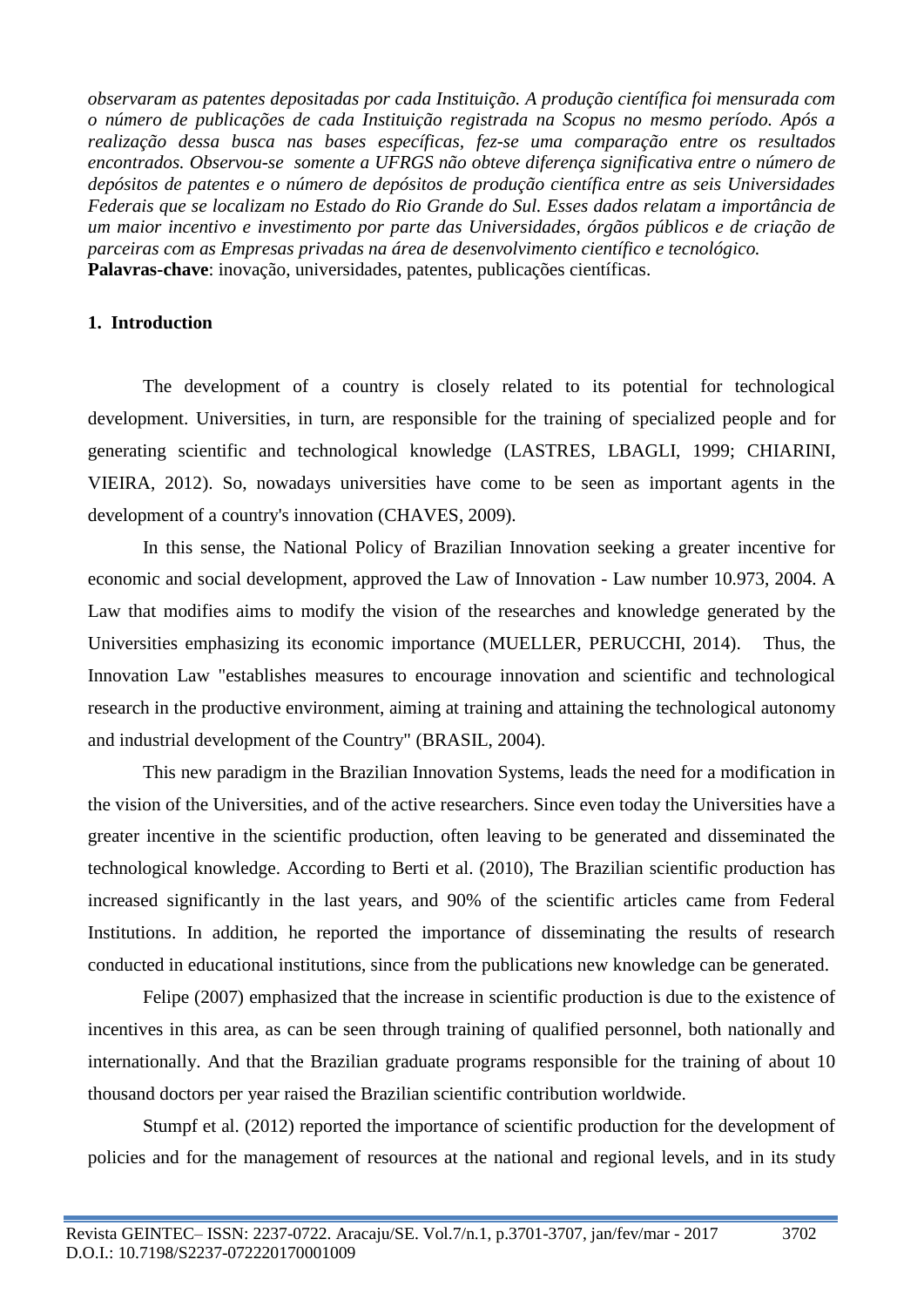there was an increase in the scientific production of the southern region of Brazil between 2007 and 2009.

In relation to technological production, one of the ways of quantifying and disseminating this production is from the patents deposited (MUELLER, PERUCCHI, 2014). From the analysis of the deposited patents it is possible to have the knowledge of the development of new technologies, identifying the technological trends (INPI, 2015, p. 1), thus being an important method of prospective studies in the area of innovation (TEIXEIRA, 2013).

It is also noted that the creation of a Technological Innovation Center (NIT) can make technology transfer possible between universities and companies, allowing technological production to be encouraged, and this integration of the University with the community contributes to cultural development , Technological and social (SILVA et al., 2015).

According to Cortés (2011), about 70% of registered patents are available in patent databases. Considering that the scientific and technological production are fundamental for the construction of knowledge and information (DE MOURA, CAREGNATO, 2010), his research sought to identify the differentials between these two types of production. For this purpose, it used the database of patent deposit applications made available by the Brazilian National Institute of Intellectual Property (INPI), for the analysis of the technological production and the SCOPUS database for the evaluation of the scientific production of the Federal Universities of Rio Grande do Sul.

## **2. Methodology**

The data collection of the present study was based on two databases. For the verification of the scientific production of the Federal Universities of Rio Grande do Sul, through the SCOPUS database, where the scientific publications of each of the 6 universities were searched. And for the verification of the technological production, a search for the patent deposits was made, at the base of the National Institute of Industrial Property of Brazil (INPI). For this the name of each one of the universities was used like descriptor in the field of the depositor.

The name of the Institutions was standardized to be used as descriptors in the two bases used. After the data were tabulated, a descriptive analysis of the results was performed and Pearson correlation was verified between the number of deposits and the number of indexed productions at the Scopus base. The difference between the means of the number of deposits and the number of productions among the institutions was carried out using the t test. The level of significance was 5%.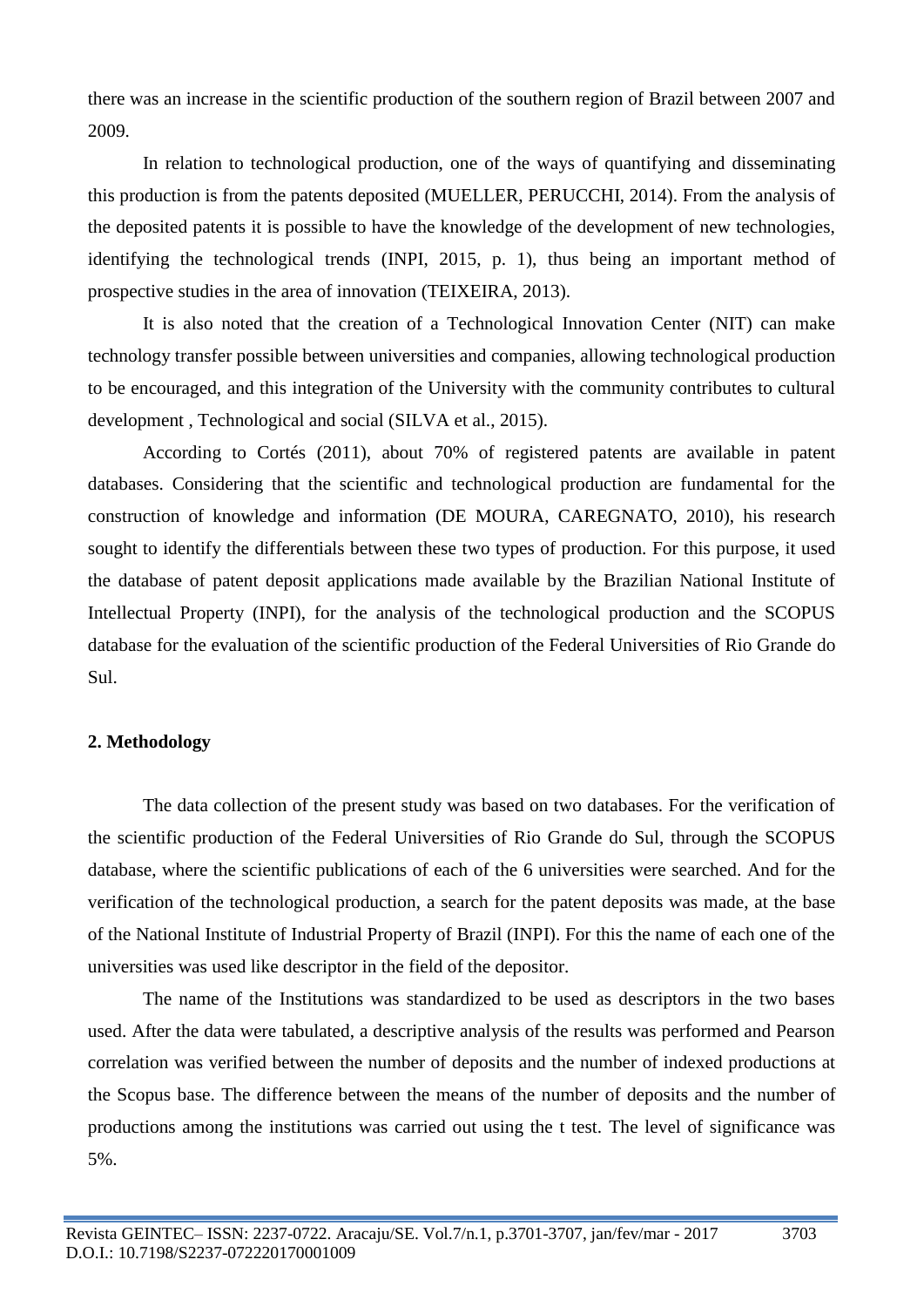#### **3. Results**

In search of deposits of patents by the Federal University of Rio Grande do Sul, at the base of the National Institute of Industrial property of Brazil (INPI), 464 patent deposits were found registered between 2005 and 2015: The Federal University of Santa Maria (UFSM) with registers, the Federal University of Rio Grande do Sul (UFRGS) with 265; the Federal University of Pelotas (UFPEL) with 89; the Federal University of Health Sciences of Porto Alegre (UFCSPA) with 5; the Federal University of Pampa (UNIPAMPA) with 5 and the Federal University of Rio Grande (FURG) with 19 patent deposits.

The Federal University of Santa Maria (UFSM) showed an average of deposits in 7.46 patents, with a standard deviation of 5.25, while the average scientific output was 98.09, with standard deviation of 151.37. It can be observed that there is no correlation between the number of deposits and production number ( $r = 0.60$ ;  $p \le 0.05$ ). It was observed that there was an increase of 98% in the number of deposits in the last 10 years. The Federal University of Rio Grande do Sul (UFRGS) had an average of 24.09 patent deposits, with a standard deviation of 12.36, while the average scientific output was 34.36, with standard deviation of 42.90. The increase in the number of patents in the last 10 years was 98%.

The Federal University Federal de Pelotas (UFPEL) showed an average of 8.09 patent deposits, with a standard deviation of 8.60, while intellectual production average was 4.45, with standard deviation of 2.97. The Federal University of Health Sciences of Porto Alegre (UFSCA) had patent deposits of 0.45, with a standard deviation of 0.78, while the average of scientific production was 0.27, with a standard deviation of 0.45.

The University of the Pampa (UNIPAMPA) had a mean average patent deposit of 0.45, with a standard deviation of 0.98, while the average of the scientific production was 0.90, with a standard deviation of 1.31.

The Federal University of Rio Grande do Sul (FURG) had an average patent deposit of 1.72, with a standard deviation of 1.90, while the average of scientific production was 33.18, with a standard deviation of 38.94.

Figure 1 shows the number of applications for patent deposits and publications by the Federal Universities of Rio Grande do Sul, from 2005 to 2015. It has been verified that, in the last decade, UFRGS is the one that Number of deposits (265) followed by UFPEL (89), UFSM (82), FURG (19), UFCSPA (5) and UNIPAMPA (5), also observed in figure 2, which presents the percentages of institutions in relation to the number of patents deposited.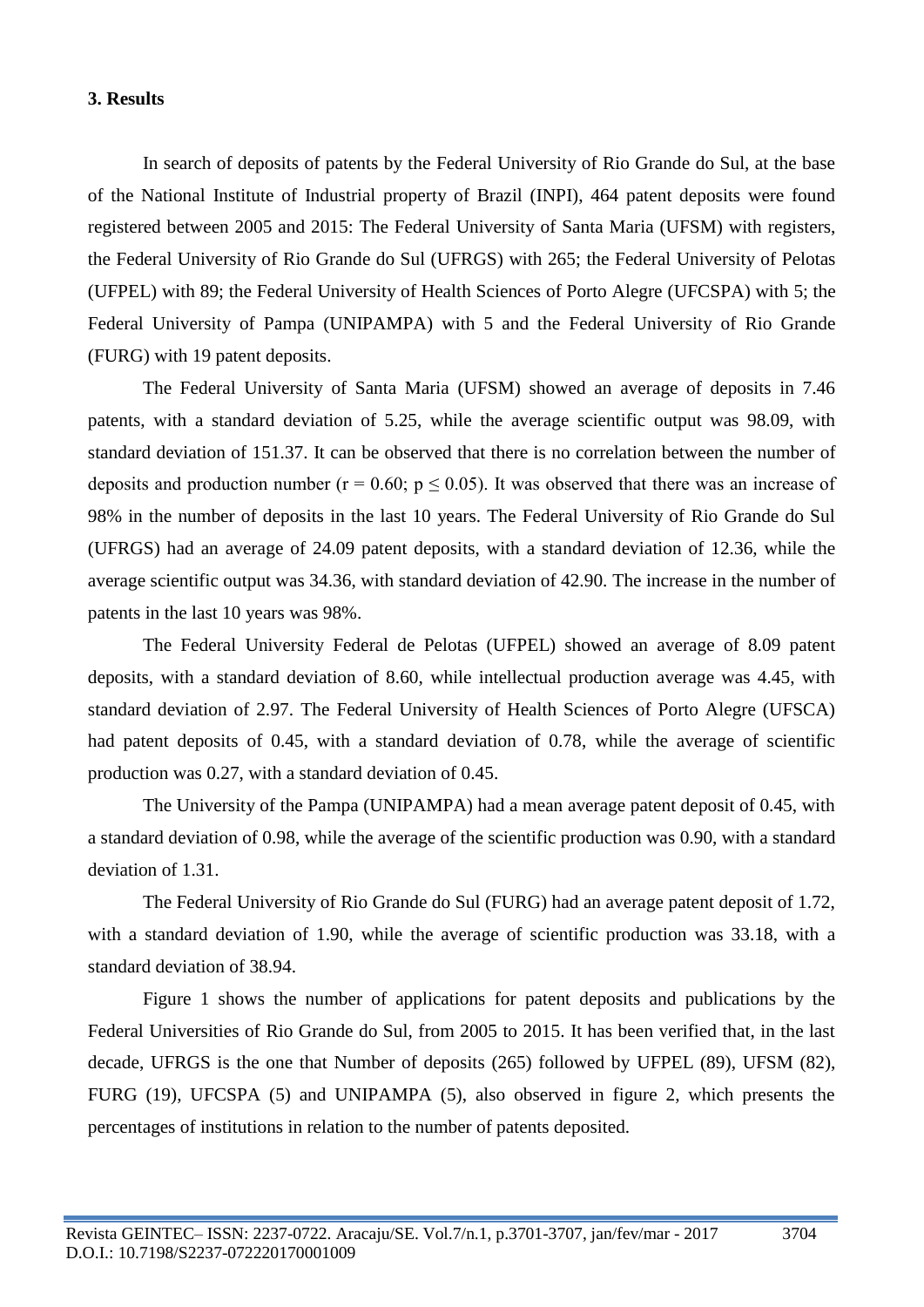Figure 1- Number of applications for patent deposits and publications by the Federal Universities of Rio Grande do Sul in the years 2005 to 2015



Font: Graph constructed by the authors with INPI data

Figure 2- Percentage of the number of patents deposited by the Federal Universities of Rio Grande do Sul from 2005 to 2015.



Font: Graph constructed by the authors with INPI data

In most of the Institutions, except for UFRGS ( $p = 0.69$ ), the number of publications deposits is significantly higher than the number of patent deposits, as shown in Figure 3.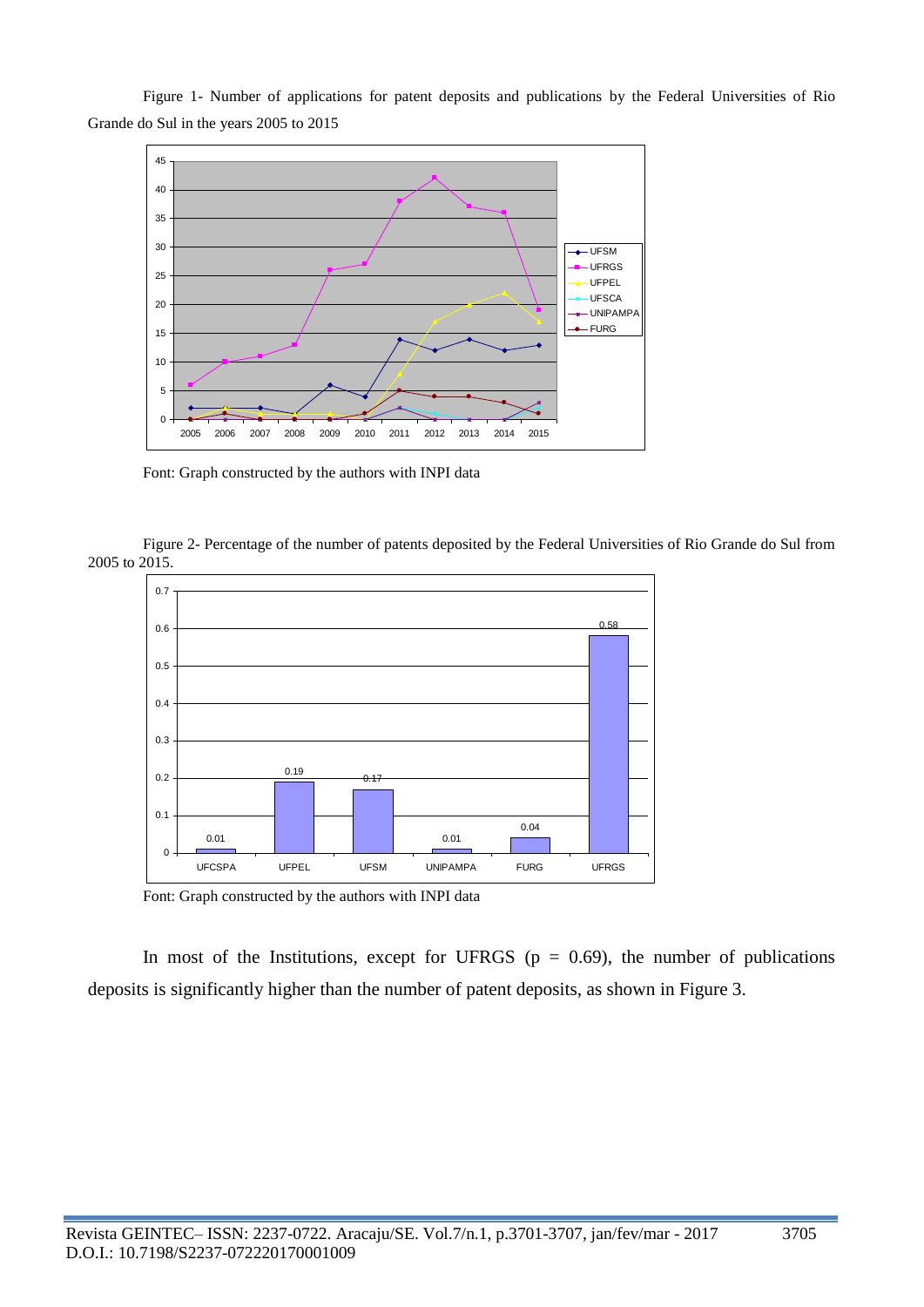



Font: Graph constructed by the authors with INPI data

#### **4. Conclusion**

It is concluded that only UFSM had a positive and significant correlation with the increase in the number of patent deposits and publications deposits in the Scopus database, but that the number of publications repositories still far exceeds the number of Patents. The UFGRS, in the analyzed period, surpassed other universities in relation to the number of patent deposits, but on average in the last decade, the number of patents deposited and the number of publications deposited in Scopus, by the same, are equivalent. It is worth mentioning that UNIPAMPA is a relatively new institution, so there have not been as many deposits in patents and publications as the UFCSPA is a charitable institution. In this context it is verified that we still have potential to be developed so that the scientific and technological production is stimulated and developed by the Federal Universities of Rio Grande do Sul.

#### **Acknowledgments**

To CAPES for support.